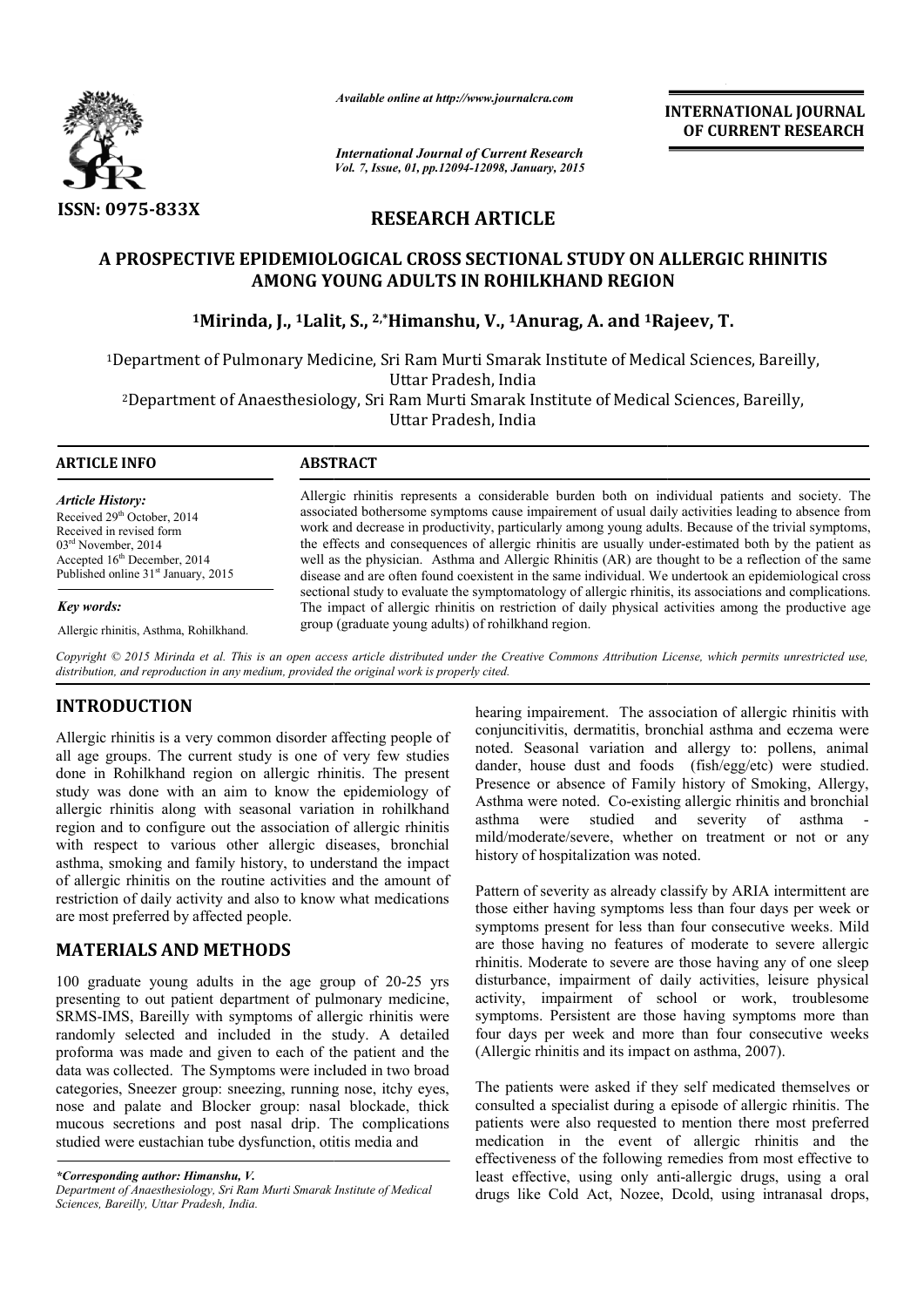using home remedies steam inhalation, local vaporub use, water gargle.

### **DISCUSSION**

Allergic rhinitis is a common disorder affecting almost all the age groups. Also allergic rhinitis represents a considerable burden both on individual patients and society. The associated bothersome symptoms cause impairement of usual daily activities leading to absence from work and decrease in productivity, particularly among young adults. Because of the trivial symptoms, the effects and consequences of allergic rhinitis are usually under-estimated both by the patient as well as the physician. Epidemiological studies obtained from different countries shows the prevalence of respiratory allergy as 15-30% (Singh and Kumar, 2003). From various studies across different parts of world, about 4% to 11% of the general population has asthma, whereas the prevalence of allergic rhinitis is around 10% to 30%. Between 20% and 50% of patients with allergic rhinitis have asthma, and 30% to 90% of patients with asthma have concomitant rhinitis.

From Table 1, we find that the sneezer group constituted 68% while blocker group was 32%. Males were more commonly affected (52%) than females (48%). In males, the ratio of sneezer : blocker group was 3.3 : 1, while in females the ratio was 1.4 : 1. Our study had more of urban patients (88%) as rural patients, even young adults were mostly illetrate or had schooling below  $10<sup>th</sup>$  std.

From Table 2, we observe that males were most commonly affected in sneezer group  $(40/68 - 58.8\%)$ , while females were most commonly affected in blocker group (20/32 – 62.5%). Patients in each group had multiple complains. In the sneezer group, sneezing (60/68 – 88.2%) was most common followed by running nose  $(44/68 - 64.7%)$  and itching eyes/nose  $(28/68)$  $-41.2\%$ ). In the blocker group, nasal blockade  $(20/32 -$ 62.5%) was the most common complaint followed by thick secretions  $(15/32 - 46.9%)$  and post nasal drip  $(9/32 - 28.1%)$ .

As seen from Table 3, 29 out of 52 males (55.8%) and 32 out of 48 females (66.7%) had associations with other manifestations of allergic rhinitis. Most common association of allergic rhinitis was with auditory manifestations (21/61 – 34.4%) followed by bronchial asthma (17/61 – 27.9%), conjunctivitis  $(12/61 - 19.7%)$ , dermatitis  $(7/61 - 11.5%)$  and eczema  $(4/61 - 6.6\%)$ . Most common auditory associations were otitis media  $(12/21 - 57.1%)$  followed by Eustachian tube dysfunction  $(7/21 - 33.3\%)$  and hearing loss  $(2/21 - 9.5\%)$ .

From the Table 4, a positive family history was present in 65.4% of males and 62.5% of females. The most common association of family history was with allergy (32%) followed by smoking  $(26\%)$ , asthma  $(15\%)$ , eczema  $(6\%)$ . The most common association of family history in males was with allergy  $(25\%)$  followed by smoking  $(19.2\%)$ , asthma  $(13.5\%)$ , eczema (7.7%). The most common association of family history was with allergy (39.6%) followed by smoking (8.3%), asthma (10.4%), eczema (4.2%).

From Table 5, seasonal variation was present in 72% of the study group. (Males –  $67.3\%$  vs Females –  $77.1\%$ ). Incidence of allergy to pollens was highest in males (28.8%) followed by animal dander (19.2%), food (egg, fish, papaya etc  $-11.5\%$ ) and house dust (8.6%). In case of females, the incidence of allergy to animal dander was highest (25%) followed by pollens (18.7%), house dust (16.67%). The least incidence of allergy in case of males was to unknown substance (1.9%) while in females it was to food  $(6.25\%)$ . In a large online survey of 2355 individuals with allergic rhinitis, 2002 (85%) had nasal congestion. This was considered severe by 40% compared with fewer than 30% who considered any other individual allergy symptom to be severe. Nasal congestion was the symptom that most adults and children wished to prevent, and it affected most respondents at work or school, had a notable emotional impact, and interfered with their ability to perform daily activities. Only 13% of participants receiving allergic rhinitis medication of any type, including over-thecounter medications, claimed to be very satisfied with treatment, and only 20% adhered completely to prescribing instructions (Shedden, 2005).

**Table 1. Epidemiology of allergic rhinitis patients**

| Group                | Total(% - 100) | Male(52) | $\%$     | Female(48) | $\%$  |
|----------------------|----------------|----------|----------|------------|-------|
| Sneezer Group        | 68 %           | 40       | 76.9%    | 28         | 58.3% |
| <b>Blocker Group</b> | $32\%$         |          | 23.1 %   | 20         | 41.7% |
| Urban                | 88%            | 47       | $90.4\%$ | 41         | 85.4% |
| Rural                | $12\%$         |          | $9.6\%$  |            | 14.6% |

| Group               | No | Male | Female | Group           | N0 | Male | Female |
|---------------------|----|------|--------|-----------------|----|------|--------|
| Sneezer Group       | 68 | 40   | 28     | Blocker Group   | 32 |      | 20     |
| Sneezing            | 60 | 28   | 19     | Nasal Blockade  | 20 |      |        |
| Running Nose        | 44 | 18   |        | Thick Secretion |    |      |        |
| Itchy Eyes.<br>Nose | 28 |      |        | Post Nasal Drip |    |      |        |

**Table 2. Symptomatology of allergic rhinitis patients**

**Table 3. Associations of allergic rhinitis**

| Association                 | No | M | Association      | No | M  | F  |
|-----------------------------|----|---|------------------|----|----|----|
| Auditory<br>Total)          |    |   | Others (Total)   | 40 | 20 | 20 |
| Otitis Media                |    |   | Conjunctivitis   |    |    |    |
| Hearing Loss                |    |   | Dermatitis       |    |    |    |
| Eustachian Tube Dysfunction |    |   | Bronchial Asthma |    | 10 |    |
|                             |    |   | Eczema           |    |    |    |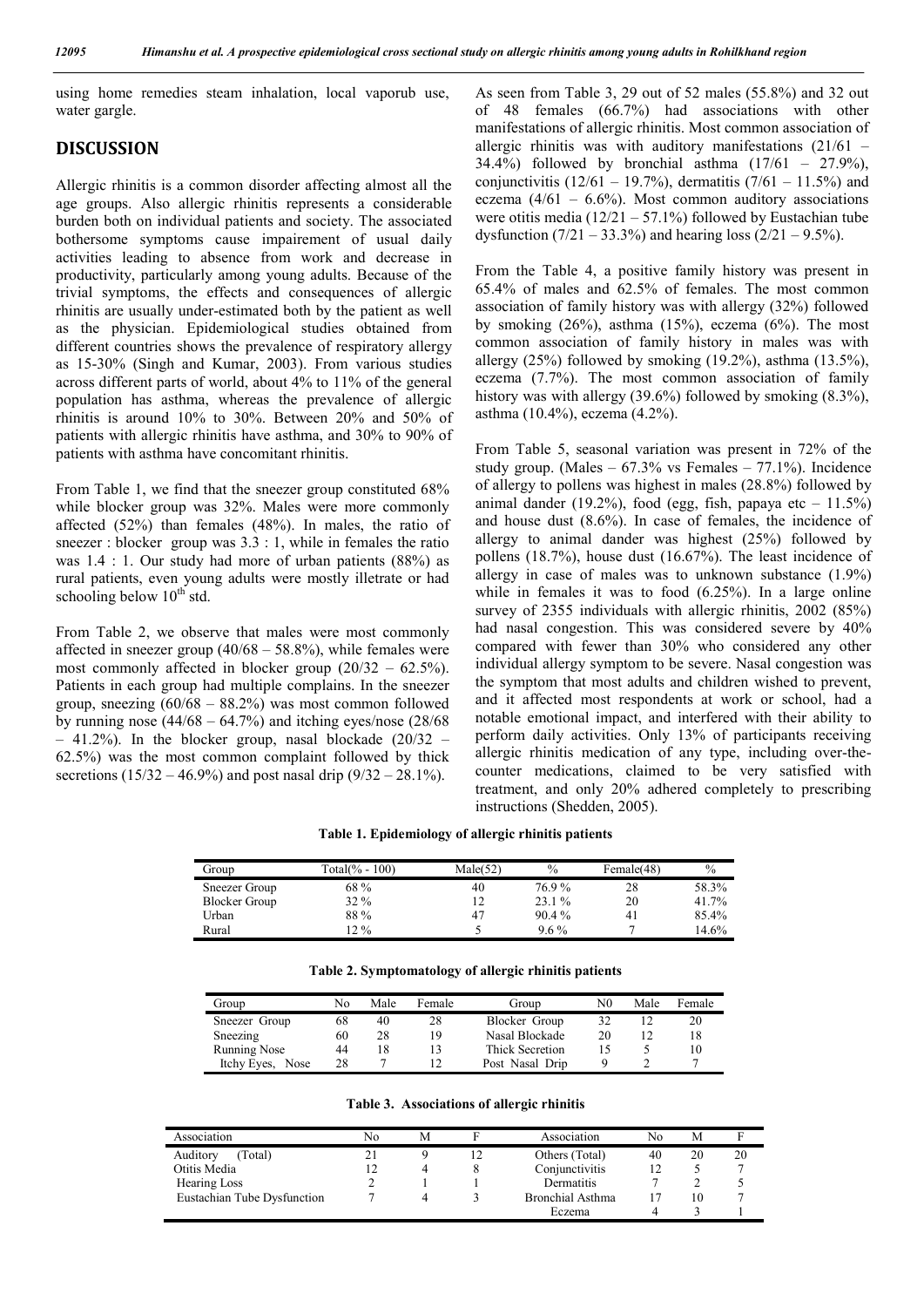#### **Table 4. Allergic rhinitis and family history**

| Family history | Total(100) | $\frac{0}{0}$ | Male $(52)$ | $\frac{0}{0}$ | Female 48) | $\%$  |
|----------------|------------|---------------|-------------|---------------|------------|-------|
| Present        | 64         | 64%           | 34          | 65.4 %        | 30         | 62.5% |
| Allergy        | 32         | 32%           | 13          | 25%           | 19         | 39.6% |
| Smoking        | 14         | 14%           | 10          | 19.2%         |            | 8.3%  |
| Asthma         |            | 12%           |             | 13.5%         |            | 10.4% |
| Eczema         |            | 6%            | 4           | 7.7%          |            | 4.2%  |
| Absent         | 36         | 36%           | 18          | 35.6%         | 18         | 37.5% |

#### **Table 5. Allergic rhinitis and seasonal variation**

| Variation<br>Seasonal | Total | 100   | Male | 52    | Female | 48     |
|-----------------------|-------|-------|------|-------|--------|--------|
| Present               | 72    | 72%   | 35   | 67.3% | 37     | 77.1%  |
| Allergy To:           |       |       |      |       |        |        |
| Pollens               | 24    | 33.3% | 15   | 28.8% | Q      | 18.7%  |
| Animal Dander         | 22    | 30.5% | 10   | 19.2% | 12     | 25%    |
| House Dust            | 11    | 15.3% |      | 8.6%  | 8      | 16.67% |
| Food                  | 9     | 12.5% | 6    | 11.5% | G      | 6.25%  |
| Substance Unknown     | 6     | 8.3%  |      | 1.9%  |        | 10.4%  |
| Absent                | 28    | 28%   |      | 32.7% |        | 22.9%  |

**Table 6. Allergic rhinitis and pattern of severity (restriction of routine physical activities)**

| Severity          | Total (100) | $\%$ | Male (52) | $\frac{0}{0}$ | Female (48) | $\%$     |
|-------------------|-------------|------|-----------|---------------|-------------|----------|
| Intermittent      | - 1         | 21%  | 14        | 26.9%         |             | $14.5\%$ |
| Mild              | 45          | 45%  | 27        | 51.9%         | 18          | 37.5%    |
| Moderate - Severe | 20          | 20%  |           | $1.5\%$       | 14          | 29.2%    |
| Persistent        | 14          | 14%  |           | 9.6%          |             | 18.8%    |

#### **Table 7. Allergic rhinitis and medication history**

| Medication             | (100)<br>otal | $\mathbf{0}$ | Male $(52)$ | $\%$  | Female $(48)$ | $\%$  |
|------------------------|---------------|--------------|-------------|-------|---------------|-------|
| No Medication          |               | 34%          | 24          | 46.2% |               | 20.8% |
| <b>Self Medication</b> | 48            | 48%          | 20          | 38.5% | 28            | 58.4% |
| Approach Specialist    | 10            | 8%           |             | .4%   |               | 20.8% |

**Table 8. Allergic rhinitis and prefeered self medication**

| Self medication Remedy | Total (48) | $\frac{0}{0}$ | Male $(20)$ | $\frac{0}{0}$ | Female (28) | $\%$    |
|------------------------|------------|---------------|-------------|---------------|-------------|---------|
| Nozee, Dcold, ColdAct  | 24         | 50%           |             | 50%           | ۱4          | 50%     |
| Oral Anti Allergic     |            | 27.1%         |             | 20%           |             | 32.1%   |
| Intranasal Drops       |            | 16.7%         |             | 25%           |             | 10.7%   |
| Home Remedies          |            | $6.2\%$       |             | 5%            |             | $7.1\%$ |

| Table 9. Allergic rhinitis and its association with asthma |  |  |  |  |
|------------------------------------------------------------|--|--|--|--|
|------------------------------------------------------------|--|--|--|--|

| Asthma   | $\sim$<br>(17)<br>rotal ( | Male(10) | i treatment<br>. )n | Hospital Admission | emale ( | On<br>Treatment | Admission<br>Hospital |
|----------|---------------------------|----------|---------------------|--------------------|---------|-----------------|-----------------------|
| Mild     |                           |          |                     |                    |         |                 |                       |
| Moderate |                           |          |                     |                    |         |                 |                       |
| Severe   |                           |          |                     |                    |         |                 |                       |

In a study published in 2009, 404 patients presenting with symptoms of allergic rhinitis, who completed five patientreported outcomes that assessed the effect of morning allergic rhinitis symptoms on patients' reports of sleep, work and activity impairment, and mood. The majority of patients had both nasal congestion and ocular symptoms at baseline. The authors concluded that, although nasal congestion is generally more strongly related to the patient-reported outcomes, ocular symptoms have a significant negative effect on patients' lives (Stull *et al.,* 2009).

In a descriptive-analytical study done at the allergy clinic of Qods hospital in Qazvin during 2007 - 2010, wherein all patients with allergic rhinitis were examined. 163 patients were included in the study. From among these patients, in addition

to rhinitis, 18 patients had asthma, 16 patients had dermatitis (atopic dermatitis and hives) and 5 patients had all three diseases. Among all these people, 57.7% were female whose average age was  $24.6 \pm 1.26$ . Reviewing skin test results showed that 69.3% of these patients had positive skin test to at least one of allergens (Manuchehr Mahram *et al.,* 2013).

Aeroallergens like pollens, fungi, body covering of animals, domestic mites and insects are the most important factors initiating allergic diseases. Pollen is the male gametophyte of seed-bearing plants resembling dust particles. One of the most obvious features of pollen allergies is their seasonal nature. Each spring, summer, and autumn, pollens are released from trees, grasses and weeds that find their way through the nose and bronchial airways. People experience allergic symptoms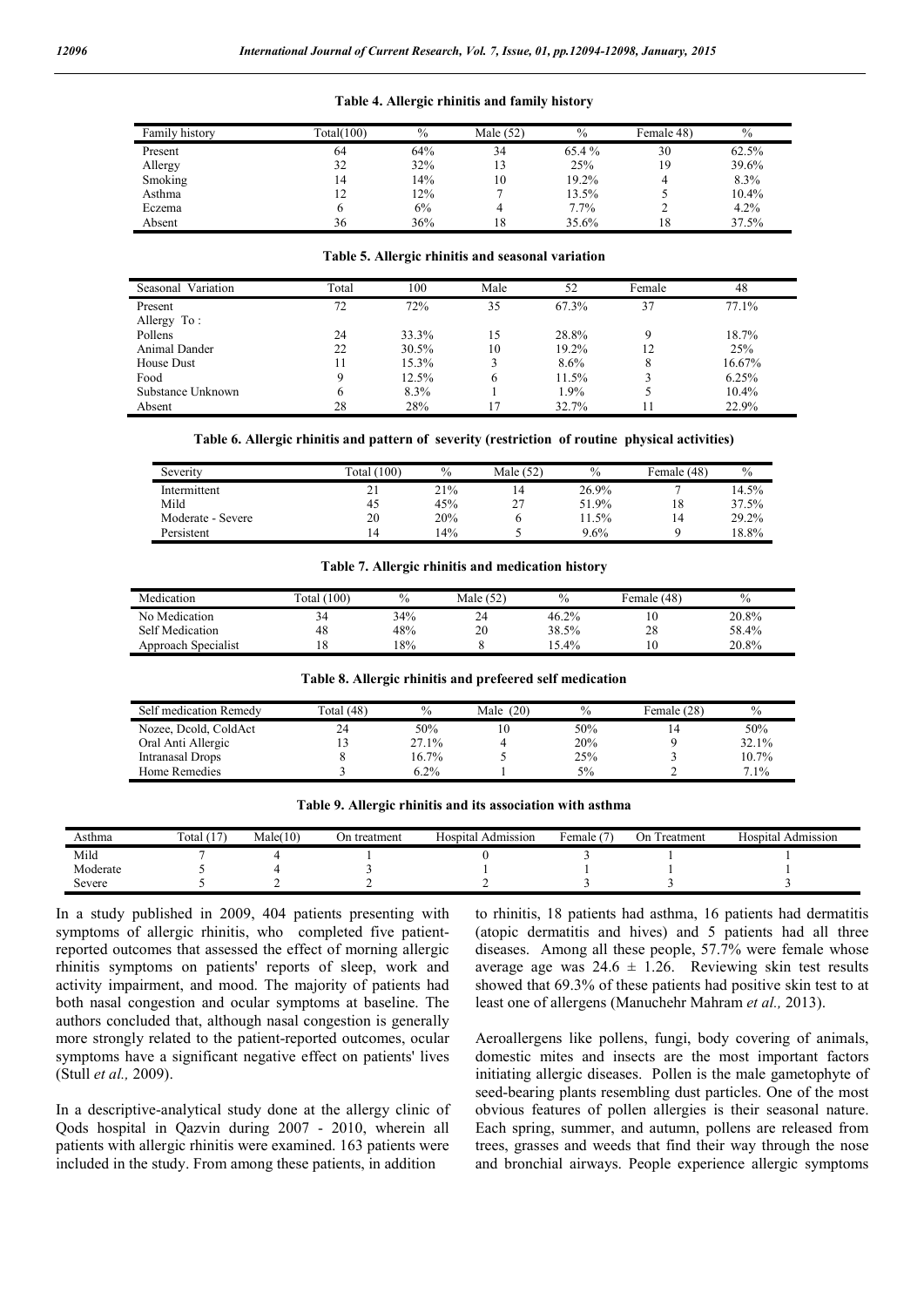only when the pollen particles are distributed in the air, and the major risk factor is family history of positive atopy. Various pollens causing allergic reactions are produced mostly by flowerless plants such as trees, grasses and weeds. Grasses are important factors for allergic reaction associated with IgE around the world. As is observed from table 6, mildly severe allergic rhinitis was most common (45%) followed by intermittent (21%) and moderate to severe allergic rhinitis (20%). In case of males, mild variety constituted the maximum (51.9%) and persistent type of allergic rhinitis was the minimum (9.6%). 78.8% of males had mild or intermittent allergic rhinitis. In case of females, the scenario was slightly different, mild allergic rhinitis was maximum with 37.5% followed by moderate to severe (29.2%) and persisten gic rhinitis.

A large observational cross-sectional study of allergic rhinitis patients was undertaken in May/June 2008 in four European countries and the study investigated the impact on quality of life, burden of illness and healthcare resources among 1640 allergic rhinitis patients. A total of 1009 patient records met the inclusion criteria, of whom 69% presented with both ocular and nasal symptoms. The results show that the presence of ocular symptoms reduces quality of life, reduces work productivity and increases resource utilization. Patients with nasal and ocular symptoms also record an additional half a day more time off work in the last 3 months as a result of allergic rhinitis (Virchow *et al.,* 2011).

From Table 7, most of the males (46.2%) who had allergic rhinitis preferred not to take any medication while most of the females (58.4%) self medicated themselves. 20.8% of females approached a specialist as compared to 15.4% males. As is observed from table 8, females (28/48 – 58.3%) more commonly self medicated than males (20/52 – 38.5%). Oral medications were the most preferred way of self medication among both males and females (70% and 82.1%) respectively. The most commonly used oral medications were drugs like nozee, dcold which had a combination of paracetemol, chlorpheniramine, phenylephrine (50% in both males and females) followed by oral anti-histaminics like cetrizine, levocetrizine (32.1% in females and 20% in males). Home remedies as a self medication option was least preferred both in case of males and females (5% and 7.1%) respectively.

A internet based study was done on 1000 patients inorder to investigate the reported impact (influence on behavior and/or feelings) of morning symptoms on individuals with allergic rhinitis and determine their perception of the effectiveness of allergy treatment (Long, 2007). 83% reported experiencing morning symptoms of allergic rhinitis. 49% reported that their symptoms were most severe during the morning hours. The most common symptom on awakening was nasal congestion, reported by 85% of those with symptoms when they first woke tip. Those with symptoms on awakening, the majority reported that these affected their feelings (96%) or behavior (87%). Among those who experienced symptoms on awakening, the majority reported that their symptoms affected the rest of their day "somewhat" or "a great deal" (51% and 24%, respectively) (Long, 2007).

Those using allergy medication, 33% reported that its effectiveness wore off before the next dose most or all of the time. A majority reported feeling that it was very important for an allergy medication to maintain effectiveness until the next dose (68%), provide relief all day and into the next morning (62%), and enable them to wake tip with their symptoms render control (63%) (Long, 2007). From this large study, the following conclusions were drawn, that the morning symptoms of allergic rhinitis have a negative impact on individuals, both emotionally and in terms of disruption of daily activities. Medication used for treating allergic rhinitis was reported as not always effective for the whole time interval between doses and there is a need for medications that offer sustained effectiveness throughout the 24-hour period.

From Table 9, incidence of asthma with allergic rhinitis was 17% (17/100) and was more common in males (10/52 – 19.2%) as compared to females  $(7/48 - 14.6%)$ . Overall incidence of mild asthma (7%), moderate asthma (5%), and severe asthma (5%) was found. As far as males are concerned, mild asthma constituted 7.7% (4/52) followed by moderate asthma 7.7% (4/52) and severe asthma 3.8% (2/52). Only 25% of males with mild asthma were on treatment and none required hospital admission. 75% of males with moderate asthma were on treatment and only 25% required hospital admission. 100% of males with severe asthma were on treatment and required admission.

With reference to females, severe asthma constituted 6.25% (3/48) followed by mild asthma 6.25% (3/48) and severe asthma 2.1% (1/48). Only 33% of females with mild asthma were on treatment and 33% required hospital admission. 100% of females with moderate asthma were on treatment and 100% required hospital admission. 100% of females with severe asthma were on treatment and required admission.

A recent large retrospective cohort study investigated association between physician-diagnosed AR and asthma in a large primary care population. The incidence of asthma was prospectively determined among 6491 subjects age ranging from 0 to 88 years who had AR versus did not have AR. Excluding patients who had asthma at baseline, the study found that asthma developed more frequently among patients with AR  $(7.6\%)$  than those without AR  $(1.6\%)$  during a median follow-up period of 8.4 years. After adjusting for effect of age at enrolment, gender, eczema and socio-economic status, AR conferred a 5-fold increased risk for asthma (Van den Nieuwenhof *et al.,* 2010).

Strong evidence is provided by an international cross-sectional study of 90 478 young adults from the USA, Europe and Australia-New Zealand which demonstrated that asthma was 7 times more frequent and bronchial hyper-reactivity (BHR) 3 times more frequent among subjects with rhinitis than those without (OR 6.63, 5.44- 8.08, and 3.02, 2.66-3.43 respectively). In the same study among a randomly selected subset of 10,210 participants, 74-81% of subjects with asthma reported rhinitis, and asthma was present among 11.9% of subjects with pollen- and animal-sensitive rhinitis versus 2.0% of those without rhinitis (Leynaert *et al.,* 2004).